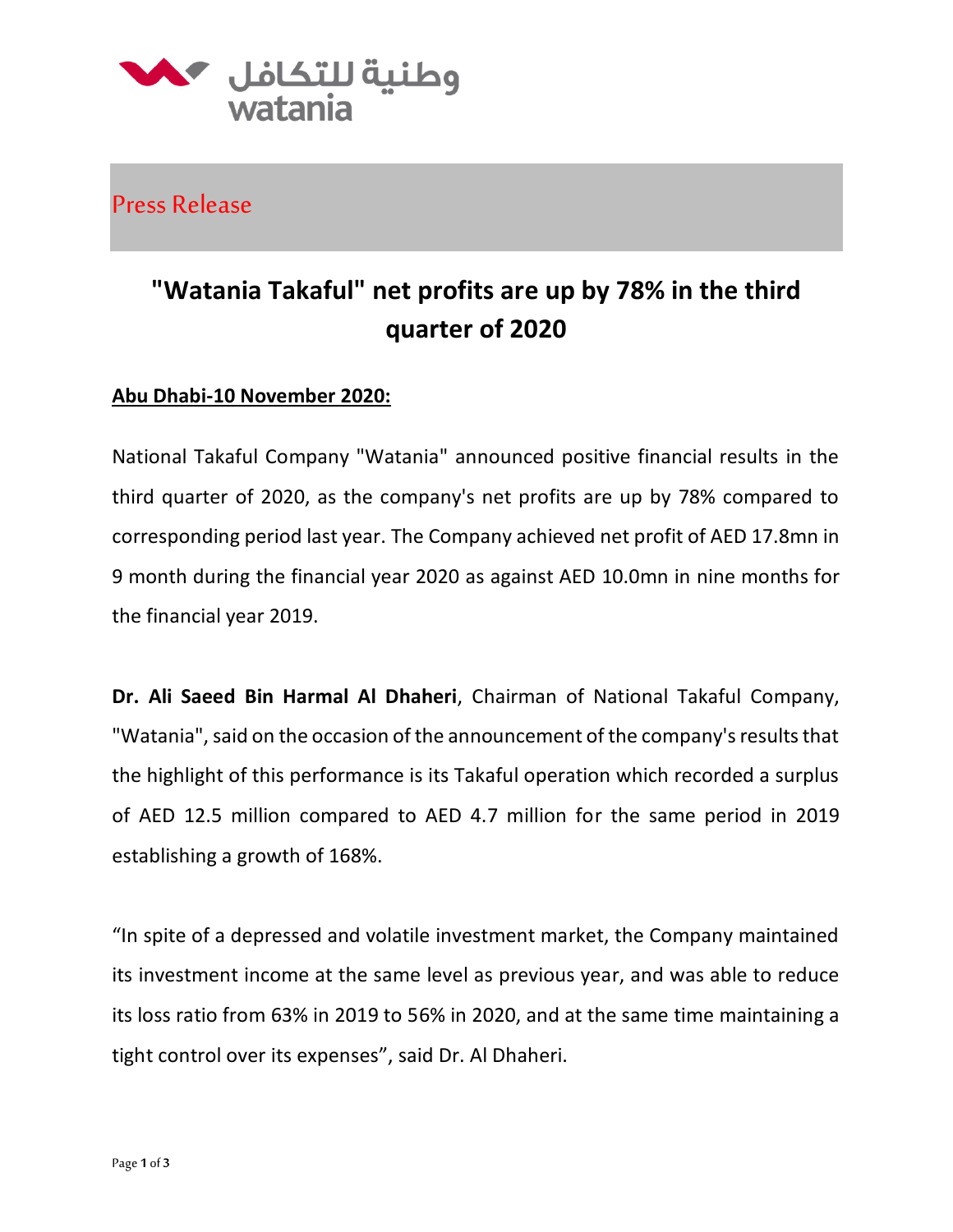

## Press Release

As a result, the Combined Operating Ratio, which is a key measure of an insurance company's performance, improved from 97% in 2019 to 92% in 2020. The Company saw a slowdown in its growth of business as its gross contribution fell by 7%. Regarding the Corona pandemic effect on the company's business during the first nine months of this year, Dr. Al Dhaheri stated that the pandemic had a significant impact on all aspects of our lives. Companies had to change their business process to keep their employees and customers safe.

"We have adopted technology in a way that was not thinkable a year ago. We are still gauging the impact of Covid19 in terms of our future prospects. We expect the growth to be impacted till the pandemic has been brought under control. On the other hand, we also believe that positive learnings from adapting to new way of doing business will help innovation, reduce costs and maintain profitability", stated Dr. Al Dhaheri.

Dr. Ali Saeed Bin Harmel Al Dhaheri said that in 2017, Watania had identified the mid segment of the market as part of its core business strategy. "Creating a digital platform to provide access to distribution and deliver service to business partners and customers was an integral part of this strategy, so we had already invested into digital services. At present, the Company can provide all its services without the customer having to visit its offices. At the same time, the Company appreciates that some of the employees and customers may need to visit our offices. In order to